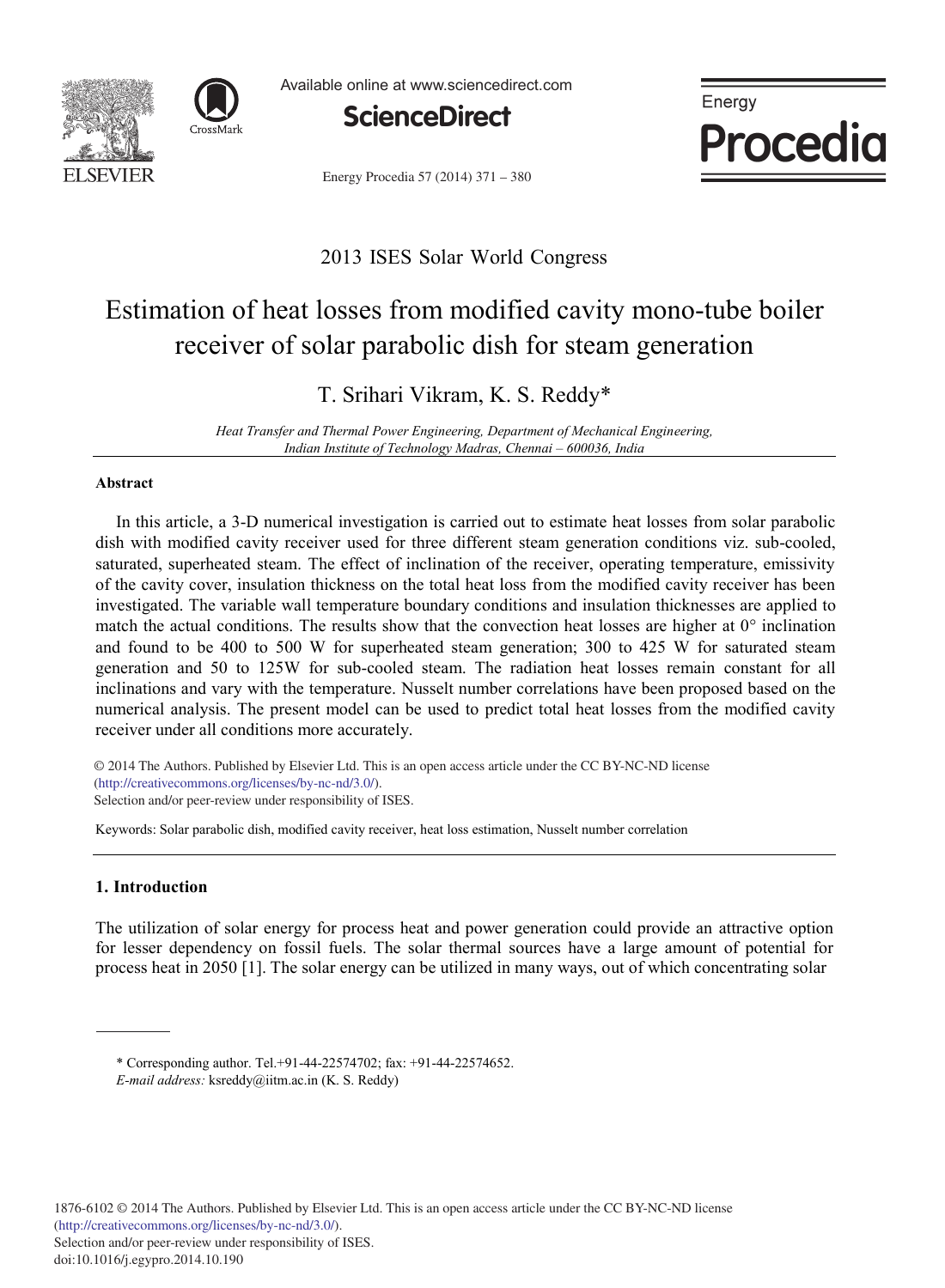| Nomenclature     |                                                |
|------------------|------------------------------------------------|
| A                | Heat transfer area $(m2)$                      |
| D                | Aperture diameter of the receiver (m)          |
| d                | Cavity diameter of the receiver (m)            |
| f                | Body force per unit volume $(N/m^3)$           |
| Gr               | Grashof number                                 |
| g                | Acceleration due to gravity $(m/s^2)$          |
| h                | Heat transfer coefficient $(W/m^2 K)$          |
| k                | Thermal conductivity (W/m K)                   |
| Nu               | Nusselt number                                 |
| p                | Pressure $(N/m2)$                              |
| Q                | Heat loss from the receiver (W)                |
| S <sub>2</sub> S | Surface to surface                             |
| T                | Temperature (K)                                |
| t                | Thickness (m)                                  |
| V                | Velocity vectors $(r, \theta, z)$              |
| Greek symbols    |                                                |
| γ                | Conductivity parameter                         |
| ε                | Emissivity of the cavity cover                 |
| θ                | Angle of inclination of the receiver (degrees) |
| ν                | Kinematic viscosity of the fluid $(m^2/s)$     |
| ρ                | Density of the fluid $(kg/m^3)$                |
| Subscripts       |                                                |
| conv             | Convective                                     |
| cu               | Copper tubes                                   |
| f                | Fluid                                          |
| h                | Hot                                            |
| ins              | Insulation                                     |
| ms               | Mild steel cover                               |
| rad              | Radiative                                      |
| W                | Receiver inner wall surface                    |
| $\infty$         | Ambient                                        |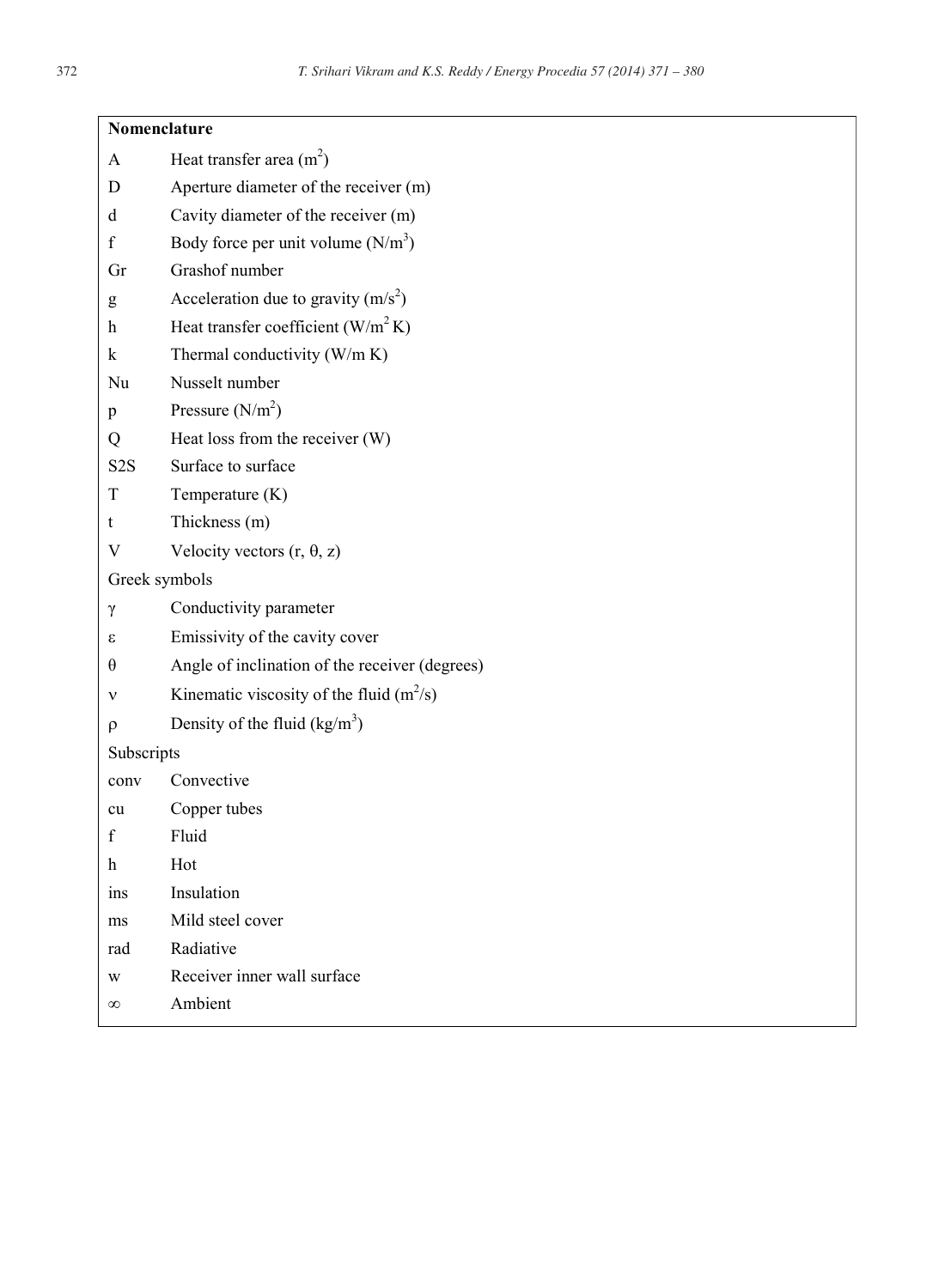collectors play a major role in production of high temperature heat. The solar parabolic dish collector is one of the most efficient energy conversion technologies of the four concentrated solar power technologies namely; linear Fresnel collector, parabolic trough collector, parabolic dish collector and solar power tower. The solar parabolic dish collector consists of a parabolic shaped reflector and a cavity receiver placed at focus to convert concentrated solar energy into thermal energy (Fig.1). The receiver converts the incident solar energy to thermal energy and this utilization of heat can be determined by studying the heat losses from the cavity receiver.



Fig. 1 Schematic of solar parabolic dish collector

Various cavity studies related to electronic cooling and buildings have also been presented by Wu et al., [2] apart from those related to solar receiver design. Reddy and Kumar [3] performed combined laminar convection and radiation heat loss analysis from a modified cavity receiver. The receiver wall temperature is considered isothermal and the outer cavity surface is considered to be adiabatic. Based on the analysis, it is found that the cavity receiver with area ratio of 8 has better performance. Prakash et al. [4] numerically investigated the natural convective heat loss from open cavities viz., cubical, spherical and hemispherical cavities for equal heat transfer area with constant wall temperatures of 100, 200,  $300^{\circ}$ C and proposed a Nusselt number correlation with the involving effect of cavity shape, Rayleigh number, inclination angle and opening ratio. Balaji and Venkateshan [5] reported combined conductive, convective and radiative heat loss from a vertical slot. The parametric studies have been made to study the effect of various parameters with the conjugate heat transfer along with nature and coupling between various modes of heat transfer.

Various researchers considered isothermal receiver cavity surface and adiabatic cavity walls with or without wind conditions. But in practical, the cavity wall surface temperature depends on the type of application it is used for and the cavity walls are not adiabatic. The varying temperature boundary condition along the walls of the cavity receiver is considered for three different steam generation conditions say, superheated (500 $^{\circ}$ C, 45 bar) [6], saturated (250 $^{\circ}$ C, 40 bar) and sub-cooled (180 $^{\circ}$ C, 10 bar) conditions [7]. The total heat loss from solar parabolic dish collector with modified cavity receiver is investigated for different operating temperatures, different inclinations of the receiver, insulation thickness and cavity cover emissivities.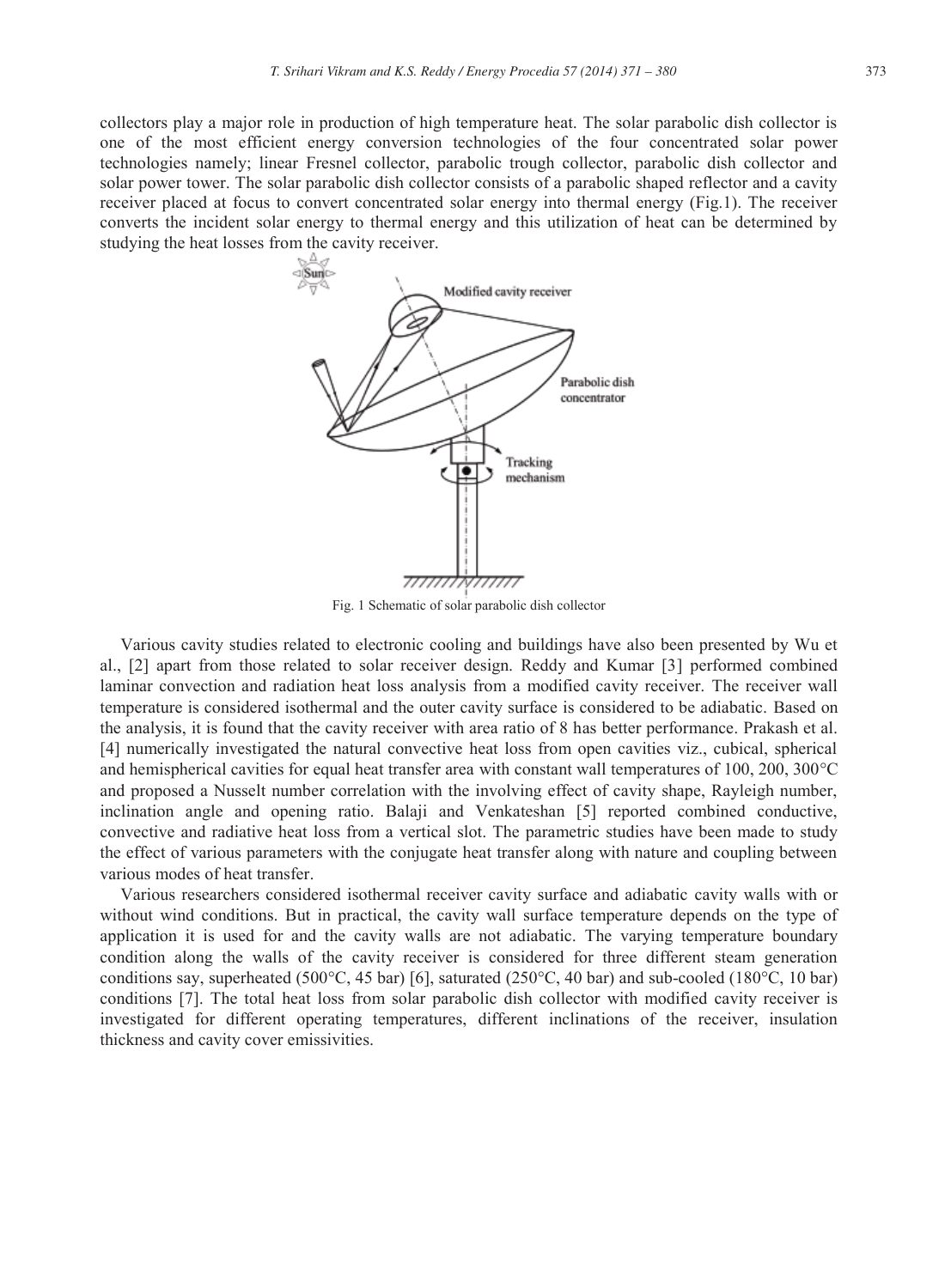#### **2. Modelling of Cavity Receiver for Solar Parabolic Dish Collector**

#### *2.1. Mathematical model*

The modified cavity receiver consists of tubes wound in a hemispherical shape and covered with insulation to reduce the heat loss from the receiver. Covering provided over the insulation keeps the insulation intact. In the present analysis, the tubes are considered as a strip equal to half the radius of the actual tube. The surface temperature of the receiver is considered as that of the temperature of the fluid flowing in the receiver coil. In the present study, the modified cavity receiver of diameter 30.5 cm has been considered with area ratio of 8.

The flow and heat transfer simulations were based on the simultaneous solution of the system of equations describing the conservation of mass, momentum and energy. In cylindrical coordinates, these equations can be represented as [8]:

Continuity equation

$$
\frac{1}{r}\frac{\partial V_r}{\partial r} + \frac{1}{r}\frac{\partial V_\theta}{\partial \theta} + \frac{\partial V_z}{\partial z} = 0
$$
\n(1)

Momentum Equation

$$
\frac{DV_r}{Dt} - \frac{V_\theta^2}{r} = f_r - \frac{1}{\rho} \frac{\partial p}{\partial r} + v \left[ \frac{1}{r} \frac{\partial}{\partial r} \left( r \frac{\partial V_r}{\partial r} \right) + \frac{1}{r^2} \frac{\partial^2 V_r}{\partial \theta^2} + \frac{\partial^2 V_z}{\partial z^2} - \frac{V_r}{r^2} - \frac{2}{r^2} \frac{\partial V_\theta}{\partial \theta} \right]
$$
(2a)

$$
\frac{DV_{\theta}}{Dt} - \frac{V_rV_{\theta}}{r} = f_{\theta} - \frac{1}{\rho r}\frac{\partial p}{\partial \theta} + v \left[ \frac{1}{r}\frac{\partial}{\partial r} \left( r \frac{\partial V_{\theta}}{\partial r} \right) + \frac{1}{r^2} \frac{\partial^2 V_{\theta}}{\partial \theta^2} + \frac{\partial^2 V_{\theta}}{\partial z^2} - \frac{V_{\theta}}{r^2} - \frac{2}{r^2} \frac{\partial V_r}{\partial \theta} \right] \tag{2b}
$$

$$
\frac{DV_z}{Dt} = f_z - \frac{1}{\rho} \frac{\partial p}{\partial z} + v \left[ \frac{1}{r} \frac{\partial}{\partial r} \left( r \frac{\partial V_z}{\partial r} \right) + \frac{1}{r^2} \frac{\partial^2 V_z}{\partial \theta^2} + \frac{\partial^2 V_z}{\partial z^2} \right]
$$
(2c)

Energy Equation

$$
\rho \frac{DH}{Dt} - \frac{DP}{Dt} = k \left[ \frac{1}{r} \frac{\partial}{\partial r} \left( r \frac{\partial T}{\partial r} \right) + \frac{1}{r^2} \frac{\partial^2 T}{\partial \theta^2} + \frac{\partial^2 T}{\partial z^2} \right]
$$
(3)

The laminar, steady state and 3-D governing equations are solved in FLUENT 6.3.26 [9] using an implicit solver. Non Boussinesq approximation is considered while solving the momentum equation. Along with the above-mentioned conditions, surface-to-surface radiation model is incorporated to account for the radiation exchange between the surfaces of the modified cavity receiver. The variation of thermophysical properties are considered as the function of temperature [10] and are incorporated while solving the model. The internal surfaces of the receiver were assumed as gray and diffuse. The energy exchange between two surfaces depends in part on their size, separation distance, and orientation. These parameters are accounted by using a geometric function called a view factor. The main assumption of the S2S model is that any absorption, emission, or scattering of radiation can be ignored; therefore, only "surface-tosurface" radiation is considered for the analysis.

#### *2.2. Boundary Conditions*

The internal receiver surface is continuously exposed to concentrated solar flux. The helical tubes carry the working fluid which is directly or indirectly used for process heat or power generation applications. In the present study, water is considered as the working fluid that flows through the tubes. The heat input to the receiver is considered to be same in all the three configurations. The mass flow rate of the fluid passing through the receiver coils varies with steam conditions say superheated steam,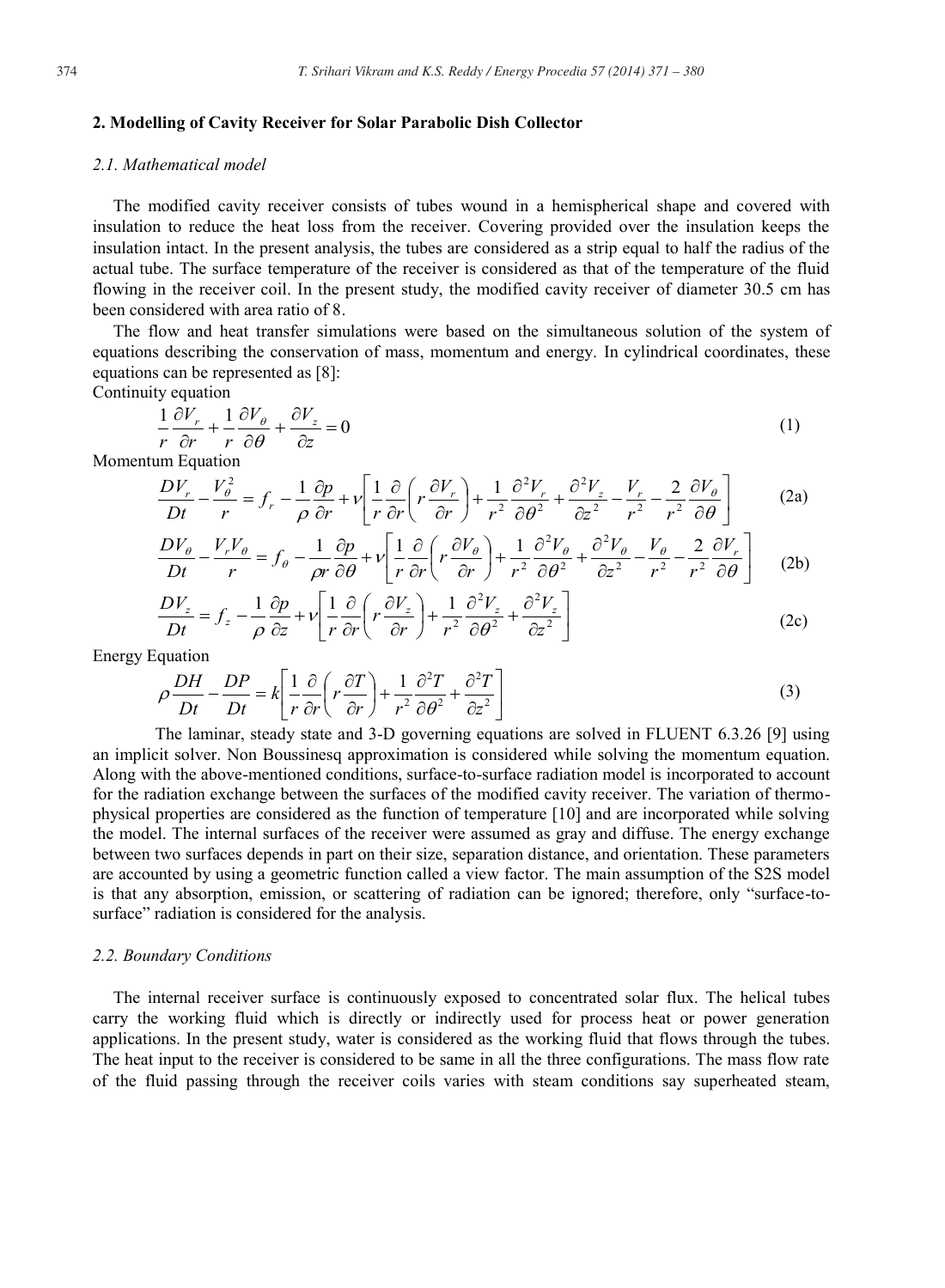saturated steam and hot water generation. The receiver wall is subjected to temperature boundary condition. The boundary conditions considered are shown in Fig 2.



Fig. 2 Boundary conditions of modified cavity receiver  $(\theta = 90^{\circ})$  for three configurations (sub-cooled, saturated, superheated)

The emissivity of the internal cavity (receiver) surface is kept constant as 0.1 since the inner cavity surface is coated with selective absorber coating. The outer surface of the receiver is covered with insulating material of ceramic wool. The emissivity of the cavity cover is varied from 0 to 1. The receiver is exposed to ambient air and it can enter into the receiver from all the directions. Hence, pressure inlet boundary condition is applied to the outer domain. Coupled wall boundary conditions are applied at the interfaces of the tubes, insulation, outer cover and the ambient to consider the conduction.

#### *2.3. Numerical Procedure*

The numerical model is created using GAMBIT 2.4.6. The atmosphere surrounding the cavity receiver is modelled such that the cavity receiver is placed inside large spherical enclosure. The size of the enclosure is increased until it had an insignificant effect on the working fluid and heat flows from the receiver. The fine mesh is considered for the receiver and coarse mesh is considered for outer atmosphere/domain. For pressure velocity coupling, SIMPLE algorithm has been used, with first order upwinding scheme for the discretization of equations. A convergence criterion of  $10^{-3}$  was imposed on the residuals of the continuity equation, momentum equation. A convergence criterion of 10-6 is considered for energy equation. The present numerical procedure is validated with Kumar and Eswaran [11] model. The model is validated for pure convection and combined convection and radiation. The maximum deviation for pure convection is 0.22% and for combined convection and radiation, it is 7.29%. The present numerical study is also validated with Reddy and Kumar model [12]. The Nusselt number and heat loss obtained using the present numerical procedure was in good agreement and had the deviation within  $\pm 10\%$ .

#### *2.4 Estimation of Heat Loss from the Cavity Receiver*

The combined natural convection and surface radiation heat loss from the modified cavity receiver is calculated from the numerical analysis and total Nusselt number is calculated from the equations given below.

The total Nusselt number is given by:

$$
Nu_{total} = \frac{Q_{total} \times D}{A_w \times (T_w - T_\infty) \times k_f}
$$
\n(4)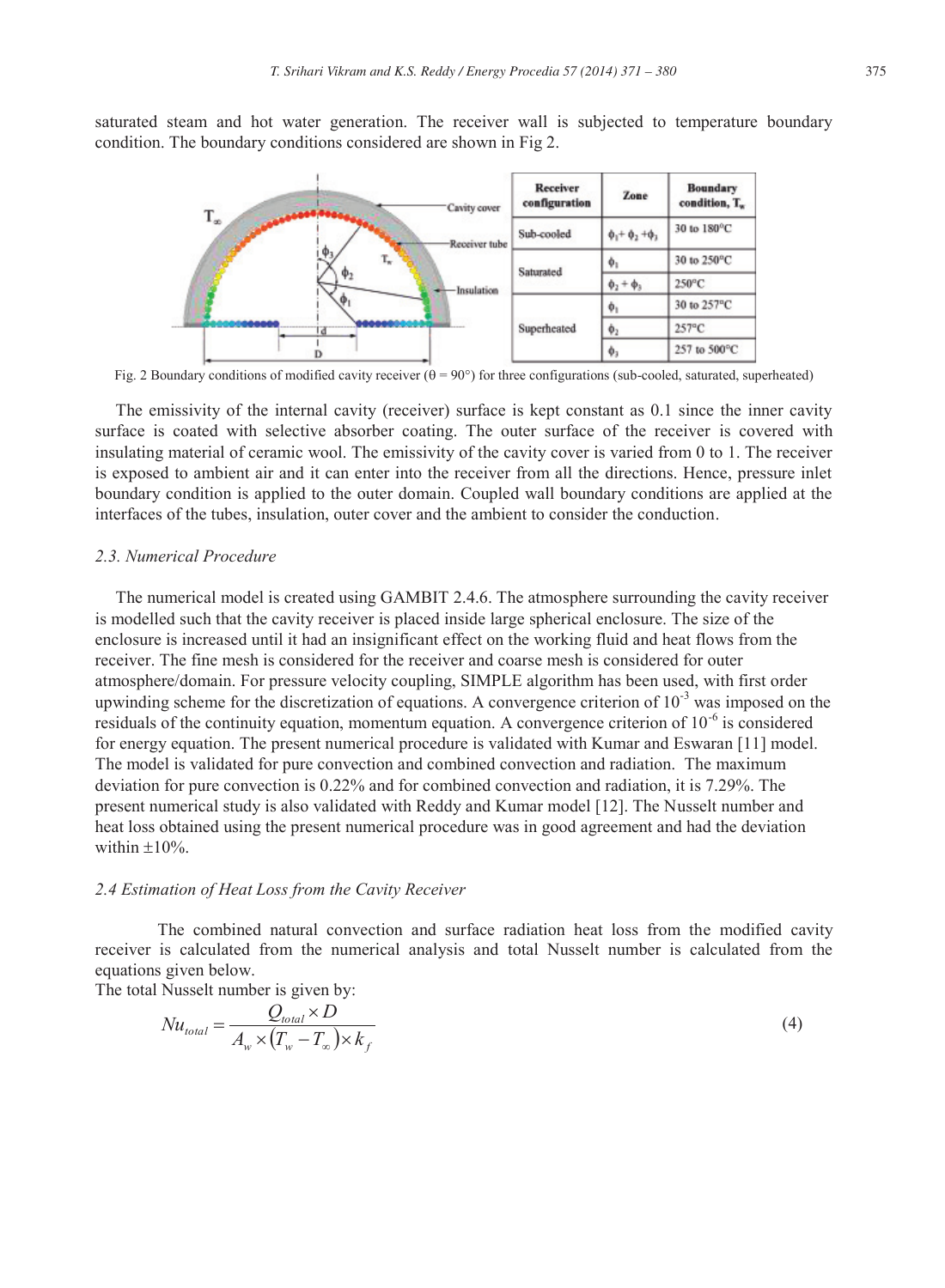#### **3. Results and Discussion**

The combined convection and radiation heat losses from the modified cavity receiver were estimated for different inclinations, cavity cover emissivities, different insulation thicknesses and three different temperature profiles using 3-D numerical analysis.

#### *3.1 Effect of inclination of the receiver*

A 3-D numerical analysis of modified receiver was carried out for various inclination  $(\theta)$  angles ranging from  $0^{\circ}$  (cavity aperture facing right side of viewer) to  $90^{\circ}$ (cavity aperture facing down). The temperature contours for superheated steam conditions of the cavity receiver for various inclinations from  $0^{\circ}$  to 90 $^{\circ}$  is shown in Fig.3 (a). It is observed that for  $0^{\circ}$  inclination, the hot air occupy the top part of the receiver and convection currents escape out of the receiver. The hot air recirculation at the bottom inner corner of the receiver decreases as the inclination varies from  $0^{\circ}$  to  $90^{\circ}$ . The convective heat loss ranges between 400 to 500 W and 150 to 325W for  $0^{\circ}$  inclination. The radiation heat loss remains between 150 to 200W irrespective of the inclination of the receiver. Also, the amount of hot air leaving the cavity decreases with increase in the inclination from  $0^{\circ}$ . The temperature contours for saturated steam conditions of the cavity receiver for various inclinations from  $0^{\circ}$  to  $90^{\circ}$  is shown in Fig.3 (b). The convective heat loss varies between 300 to 420W and 125 to 250W for  $0^{\circ}$  inclination. The radiation heat loss varies between 150 to 175W and remains more or less same irrespective of the receiver inclination. The temperature contours for sub-cooled steam condition of the cavity receiver for various inclinations from  $0^{\circ}$  to  $90^{\circ}$  is shown in Fig.3 (c).



Fig. 3 Temperature contours for three different steam generation condition at  $\theta = 0^{\circ}$ (a) superheated steam (b) saturated steam (c) sub-cooled steam

The heat loss from the receiver aperture is less as the temperature in this region is within  $100^{\circ}$ C. The convective and radiative heat loss varies between 60 to 110W for 0 $\degree$  inclination and less than 50W for 90 $\degree$ inclination. The radiation heat loss ranges between 30 to 40W. The hot air rising from the cavity surface depends on the vertical exposure area of over the cavity receiver and the temperature of the hot air. When the temperature of the hot air leaving the surface is at higher, the plumes move without the recirculation. The variation of convective and radiative heat losses from the modified cavity receiver for superheat, saturated and sub-cooled temperature boundary condition at  $\epsilon = 0.5$  is shown in Fig. 4 It is clear that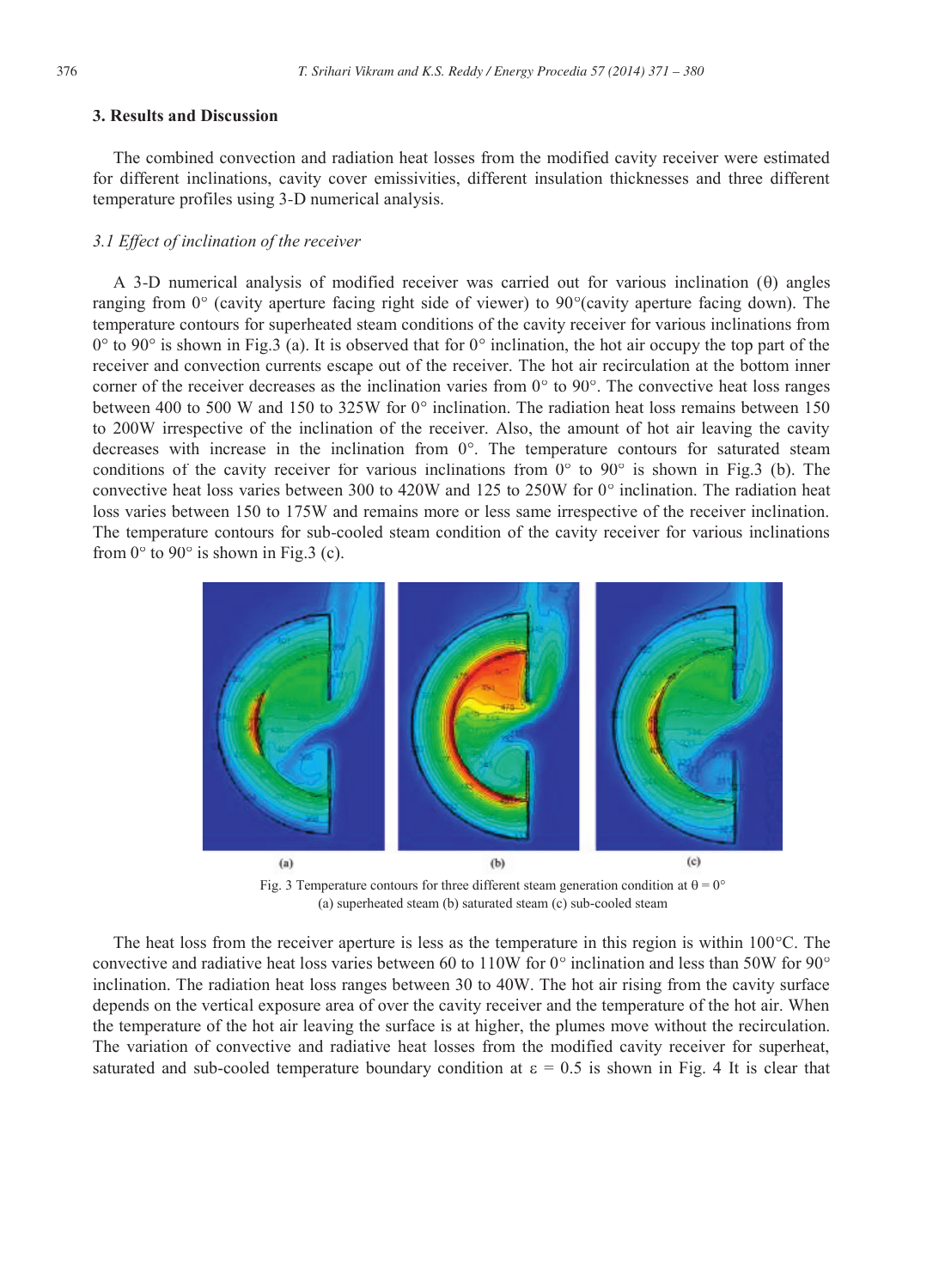receiver inclination is an important parameter influencing the convective heat losses from the modified cavity receiver and on the other hand, the variation of radiative heat losses from the modified cavity receiver with inclination of the receiver is negligible. Higher heat loss is observed for receiver inclination of  $0^{\circ}$  and reduces as it approaches  $90^{\circ}$ .



Fig. 4 Variation of heat loss from modified cavity receiver with inclination (a) Superheat condition (b) saturated condition (c) sub-cooled condition

# *3.2 Effect of insulation thickness*

The effect of insulation thickness on heat loss from the cavity receiver has been studied. The variation of heat loss for three different temperature conditions with different insulation thicknesses are shown in Fig. 5. The heat loss from the receiver depends on the type of application and the temperature range. Based on the numerical analysis, it is observed that there is a 10% reduction in total heat loss from the cavity receiver for superheat condition from 10mm insulation thickness to 25mm, whereas there is only about 8% and 3% reduction for subsequent increase in insulation thickness. For saturated steam condition, there is a reduction of 16%, 7% and 4%. But the reduction in heat loss of 30% when the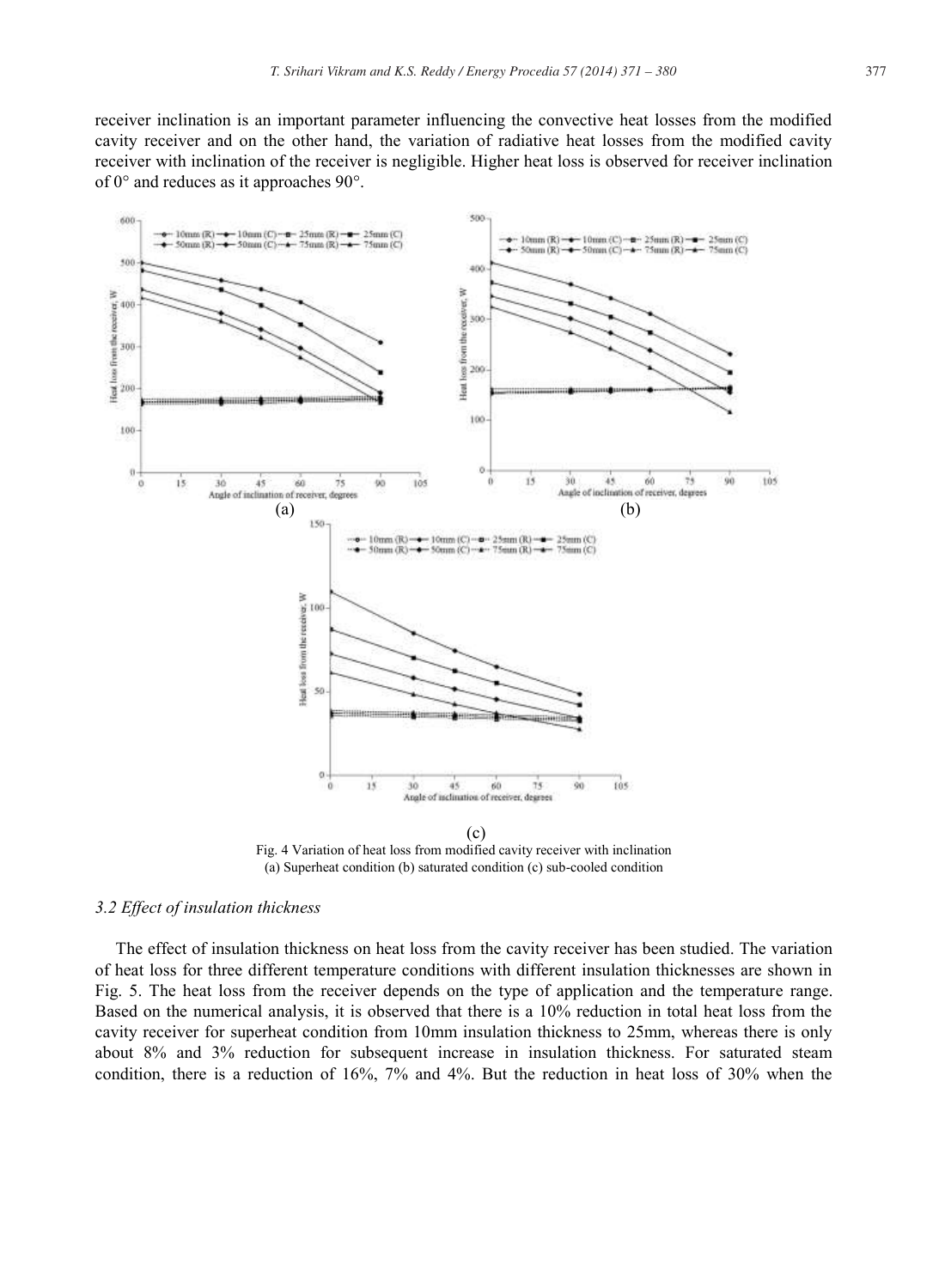insulation thickness in changed from 10mm to 25mm and 15% reduction when it is changed from 25mm to 50mm and 11% reduction, when it is changed from 50mm to 75mm.

#### *3.3 Effect of emissivity of cavity cover*

The variation of total, convective and radiative heat loss from the receiver with emissivity of the cavity cover is shown in Fig.6. The variation is plotted for  $0^{\circ}$  inclination of the receiver with 25 mm insulation thickness covered over the receiver. It is understood that emissivity of the cavity cover affects the radiative heat loss from the modified cavity receiver greatly than the convective heat loss. The variation of radiative heat loss is about 70% from changing the emissivity from 1 to 0, whereas, convective heat loss varies only 20%.



#### *3.4 Nusselt Number Correlations*

From the 3-D numerical analysis, convective, radiative and total heat losses from the cavity have been estimated. The average heat transfer coefficients and Nusselt number were determined based on large set of numerical data that were obtained. Correlations for convective, radiative and total Nusselt numbers have been proposed incorporating the influencing parameters like Grashof number, angle of inclination of the receiver, cavity cover emissivity, temperature ratio and conductance parameter. Two total Nusselt number correlations have been proposed based on the temperature conditions.

The total Nusselt number ( $Nu<sub>total</sub>$ ) for superheat and saturated steam condition is given by

$$
Nu_{\text{total}} = 0.0399 Gr^{0.33} \left(1 + \cos \theta\right)^{0.57} \varepsilon^{0.1} \left(1 - \left(\frac{T_{\infty}}{T_w}\right)^4\right)^{-2.56} \left(\frac{1}{1 + \gamma}\right)^{7.99} \tag{5}
$$

The number of data points used for generating the correlation is 156 and the correlation coefficient is found to be 0.98 with  $\pm 10\%$  deviation.

The total Nusselt number for sub-cooled steam condition is given by

$$
Nu_{total} = 0.189 Gr^{0.33} (1 + \cos \theta)^{0.76} \varepsilon^{0.17} \left( 1 - \left( \frac{T_{\infty}}{T_w} \right)^4 \right)^{3.59} \left( \frac{1}{1 + \gamma} \right)^{10.95}
$$
(6)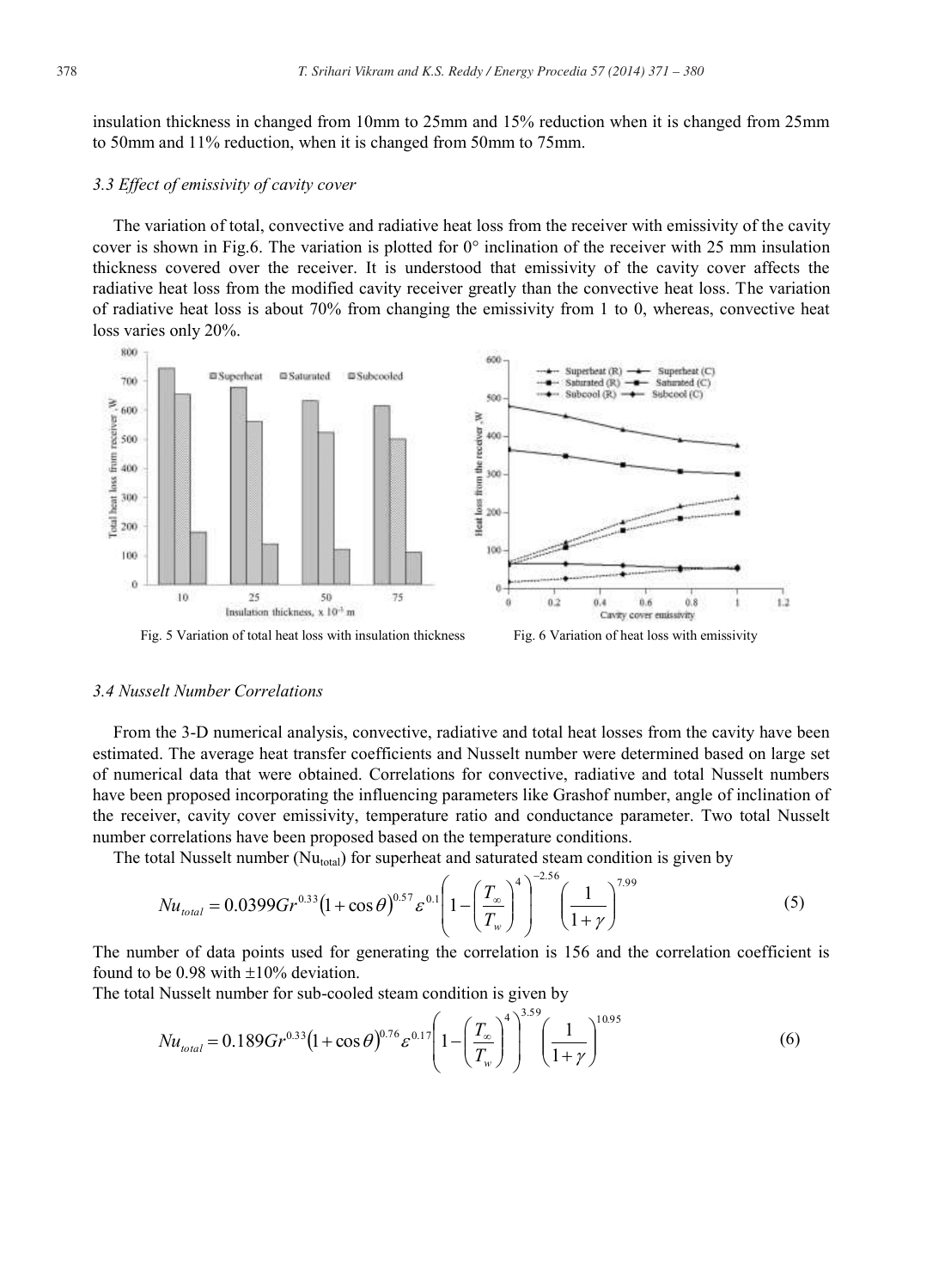The number of data points used for generating the correlation is 81 and the correlation coefficient is found to be 0.93 with  $\pm 10\%$  deviation.

Where, Grashof number (Gr) is given by:

$$
Gr = \frac{g\left(\frac{1}{T_w}\right)\left(\frac{T_w - T_\infty}{\nu^2}\right)D^3}{\nu^2} \tag{7}
$$

In Eq. (9),  $T_w$  is calculated as the average temperature of maximum surface temperature and bulk temperature.

The conductance parameter is ratio of effective thermal resistance offered by the solid to the thermal resistance offered by the fluid and is given by:

$$
\gamma = \left[ \left( \frac{t_{cu}}{k_{cu}} \right) + \left( \frac{t_{ins}}{k_{ins}} \right) + \left( \frac{t_{ms}}{k_{ms}} \right) \right] / \left( \frac{D}{k_f} \right) \tag{8}
$$

The correlation coefficient of this fit is 0.98 with error band of  $\pm$  20 % with 68 data points. Fig. 7 shows the parity plot for combined Nusselt number.

Range of parameters:

 $6.71 \times 10^7 \le Gr \le 1.01 \times 10^8$  for (5) and  $Gr = 1.03 \times 10^8$  for (6);  $0^\circ \le \theta \le 90^\circ$ ;  $0.25 \le \epsilon \le 1$ ;  $0.559 \le T_R \le 1$  $0.797$ ;  $0.011 \le \gamma \le 0.088$ 

The Nusselt number is function of Grashof number  $(Gr)$ , angle of inclination of the receiver  $(0)$ , surface emissivity of the cavity cover ( $\varepsilon$ ), temperature ratio ( $T_R$ ) and conductance parameter ( $\gamma$ ). The exponent of Grashof number has been considered as 0.33 based on the flow conditions, also the variation in Grashof number is very less and hence this value has been fixed. The angle of inclination of the receiver has been considered in the form  $(1+\cos\theta)$  to take care the effect of the inclination i.e., even at 90 $^{\circ}$  the term would not become zero. The form  $(1 - T_R^4)$  was chosen because the radiative flux is always proportional to  $(T_w^4 - T_R^4)$  $T_R^4$ ) and hence the total Nusselt number. For the parameter  $\gamma$ , the present form has been chosen so that as  $\gamma$  tends to zero, this term reduces to unity. The effect of insulation thickness on heat loss is represented by this term. The conductivity parameter has greater effect on combined Nusselt number as seen in the above equation. Hence conductivity parameter plays a major part in the combined Nusselt number equation. The present model is compared with Reddy and Kumar [12] model for three different temperature conditions. The Nusselt number is on the higher side as isothermal and adiabatic conditions are considered. The comparison for different temperature conditions is shown in Fig. 8.



Fig. 7 Parity plot for total Nusselt number Fig. 8 Comparison of Nusselt number with other model [12]